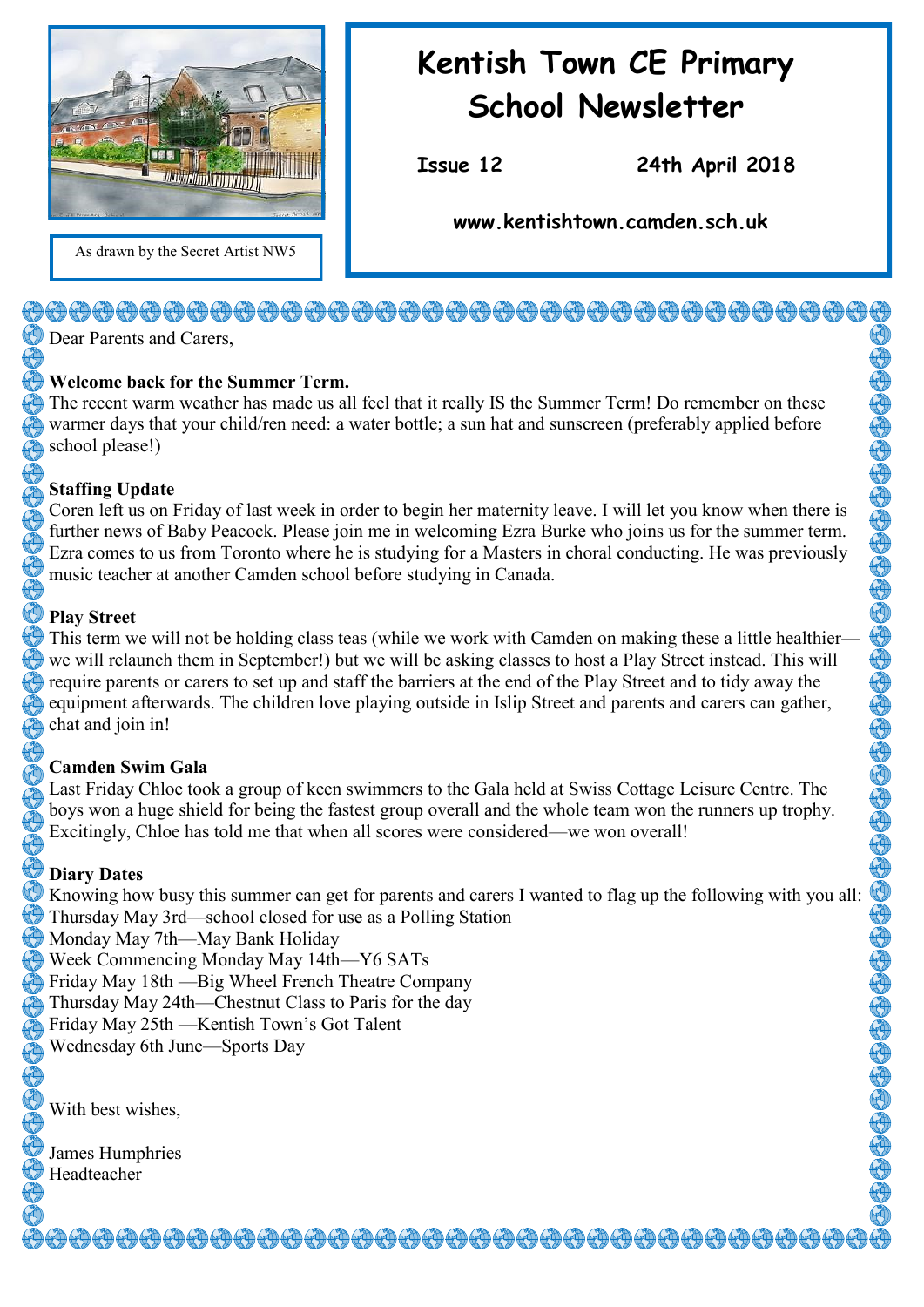#### **Acorn Class**



## **Willow Class**

Willow Class have been learning about sustainability and thinking about our hopes for the future, both personal hopes and hopes for the world. They have been writing holiday news based on their imaginations

and using the 100 square to problem solve.



## **Chestnut Class**

Chestnut Class have been learning about all about architecture. We were able to meet a team of architects who have designed some of the amazing buildings we see in London. We are all looking forward to working with them to create our own designs and models.

Alongside this, we have also been learning about fairness and equality. We are excited to create a piece of artwork that will illus-

trate our hope for a more fair and equal world



## **Ash Class**

Ash Class have had a great first week back to school. We have been exploring the new plants in the school garden and enjoying the much needed sunshine! As we now have our own vegetable patch, we have been discussing and writ-

ing about which delicious fruit and vegetables we would like to grow.



## **Sycamore Class**

Sycamore Class has had an exciting start to the term beginning a new dance project in which we're working with an outside company on Indian dancing - classic and Bollywood. We've also been thinking about the school's Christian value of equality and practising drawing figures with the correct proportions in preparation for our Hall Art. .

## **Oak Class**

Oak Class have been enjoying learning in the open air this week. We have been planting, counting and sharing beans for our Jack and the Beanstalk topic and discussing what tasty fruit and vegetables to plant in our new growing bed. We have also been thinking about

the Christian value of love and learning to embroider for our Hall Art.

## **Cedar Class**

Cedar has jumped back into their learning at the beginning of this term. We have received a mysterious parcel from Terry Toucan which con-

tained lots of delicious fruit. From this we figured out our new topic was The Rainforest! We have also been



thinking about the Christian value of Hope and practising our watercolour and pattern skills for a birdy hall art!

## **Beech Class**

Year 6 have enjoyed exploring the Christian value of equality and how this can be seen in the work by artist Keith Haring. They are also busy preparing for their SATs tests which are coming up very soon!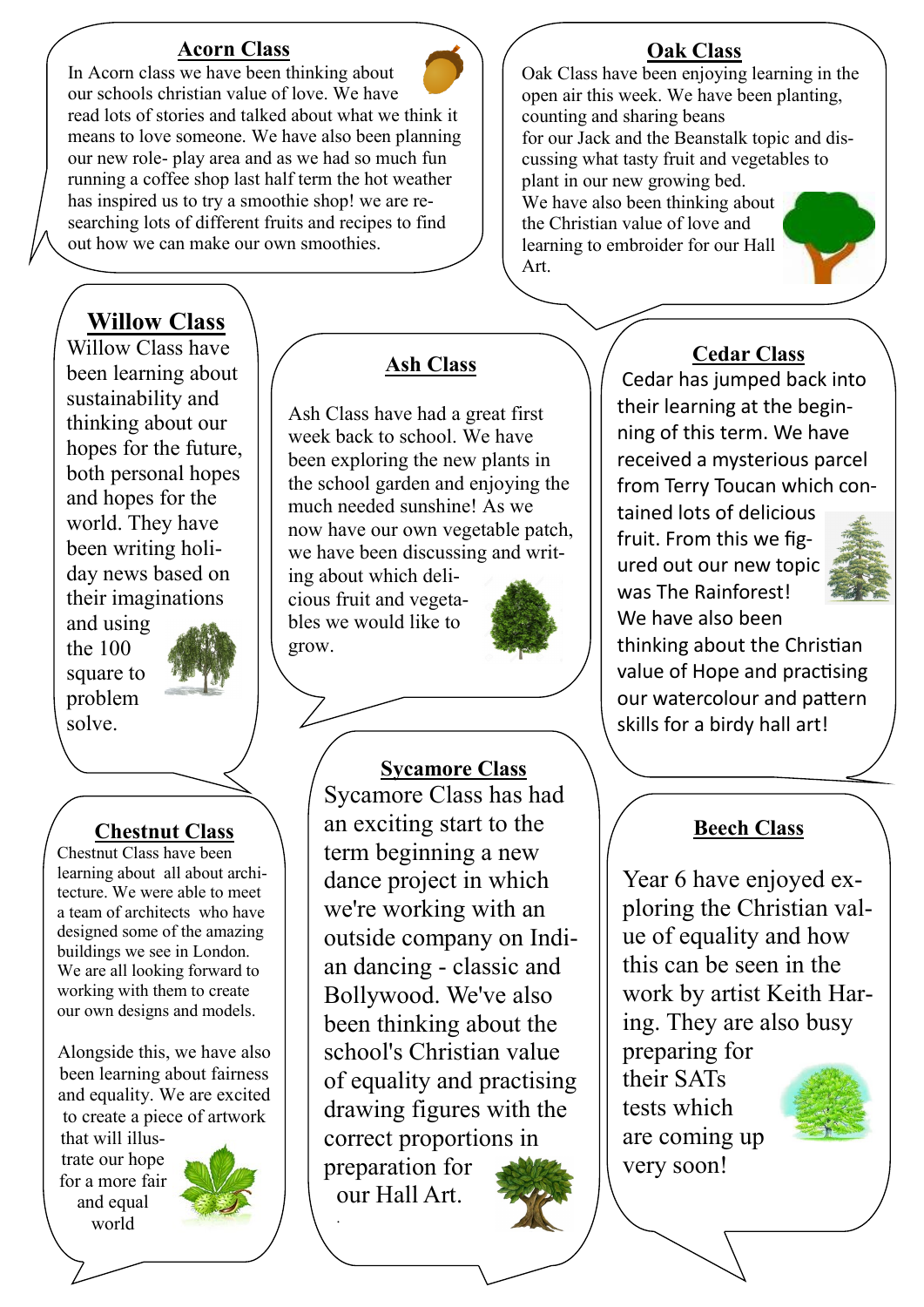

# **MORGANS STATIONERS**

Morgans Stationers on Kentish Town Road supply us with some of our stationery and they have launched a special offer of 20% off for all parents, children and staff of Kentish Town CE Primary School until the  $\delta$  end of May.

<u>agaaaaaaaaaaaa</u>

Color

**GRANDMA MARION**

Are you fed up with losing your children's clothes in school?

Are you fed up sewing in labels?

If so, please visit **www.labelcreating.co.uk** and see if Grandma Marion can make your life easier by selling you iron on labels and shoe stickers.